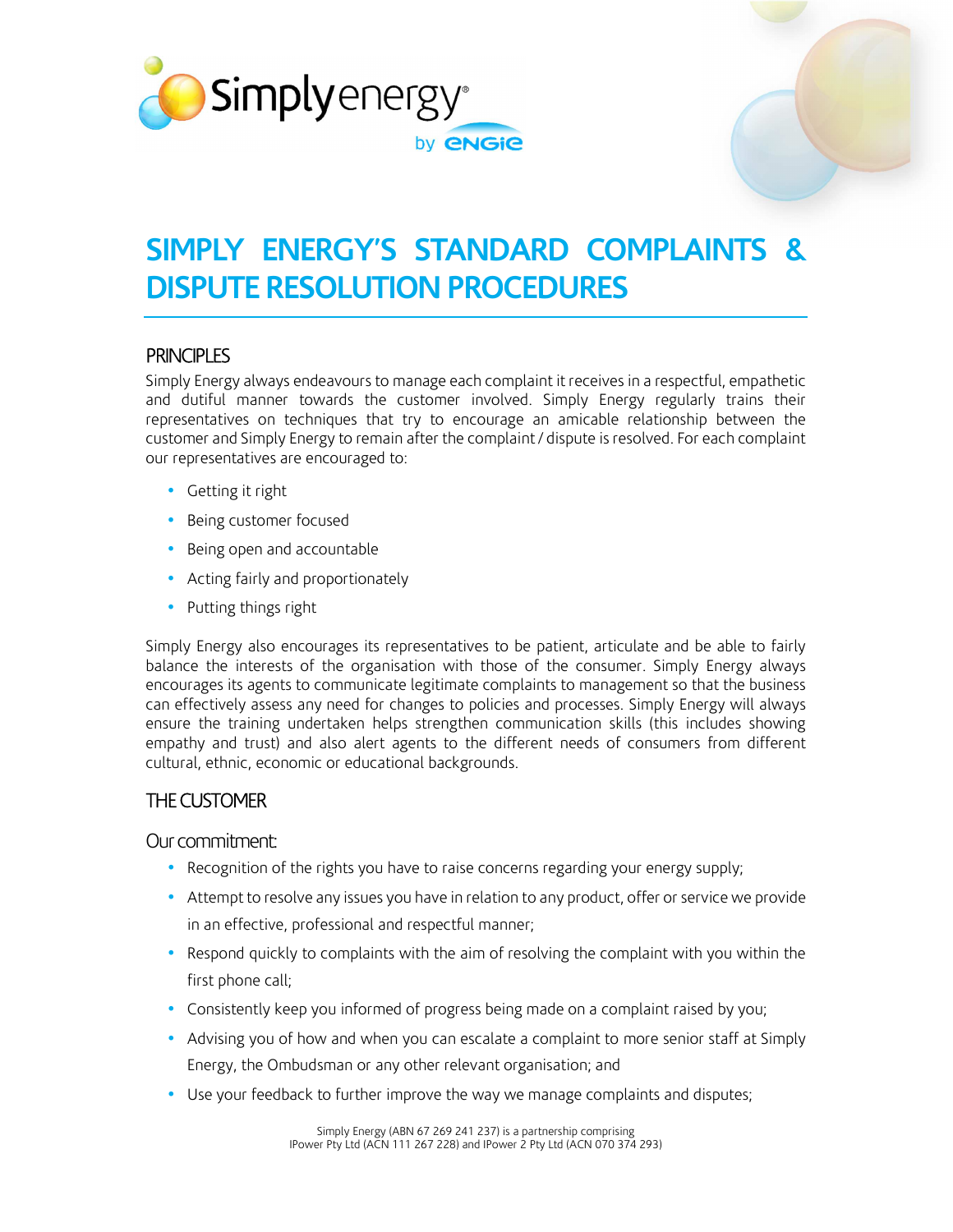

#### **PROCEDURE**

The Simply Energy Complaints Handling procedure aims to always be:

- Objective: All complaints are dealt with in an unbiased and objective manner with a fair and reasonable outcome for both parties always being the priority; and
- Accessibility: We will ensure that you have access to all relevant information you require about how, when and where to make a complaint.

In the event you have a complaint in relation to our products or services you need to follow these steps:

• Contact the Simply Energy Customer Care for any complaint in relation to your electricity or dual fuel account. It is at this point of contact where our representatives will aim to help resolve the complaint.

Listed below are available options to lodge your complaint:

Phone: 13 88 08 (Monday to Friday 8:30am-6:30pm EST)

Web form: https://myaccount.simplyenergy.com.au/portal/contact-us-connect-me\_template.aspx

Post: P O Box 4408, Melbourne VIC 3001

Fax to 13 88 58

Simply Energy will acknowledge all complaints within 3 business days and will aim to resolve your complaint within 15 business days. If by chance your complaint is not resolved within 15 business days, Simply Energy will contact you directly to establish a new timeframe.

Please note that Simply Energy's dispute resolution services are provided free of charge and is consistent with the Australian Standard AS ISO 10002-2006 (Customer satisfaction –Guidelines for complaints handling in organisations).

## COMPLAINT MANAGEMENT

If a complaint is not resolved by the end of the first phone call or in writing, we can advise you of the escalation steps available to you should you wish to escalate the matter further.

Simply Energy has established Team Leaders within our Customer Service Centre available to address an escalated complaint.

If after speaking to the relevant Team Leader you still remain unsatisfied we will advise you immediately of the next course of action including providing contact details to the Ombudsman.

### **OMBUDSMAN**

If a complaint is not resolved to your satisfaction, you have the right to have the complaint referred to the relevant Energy Ombudsman Scheme in your state. The Ombudsman provides a free dispute resolution service for customers that have been unable to resolve their concerns and dispute with the retailer directly.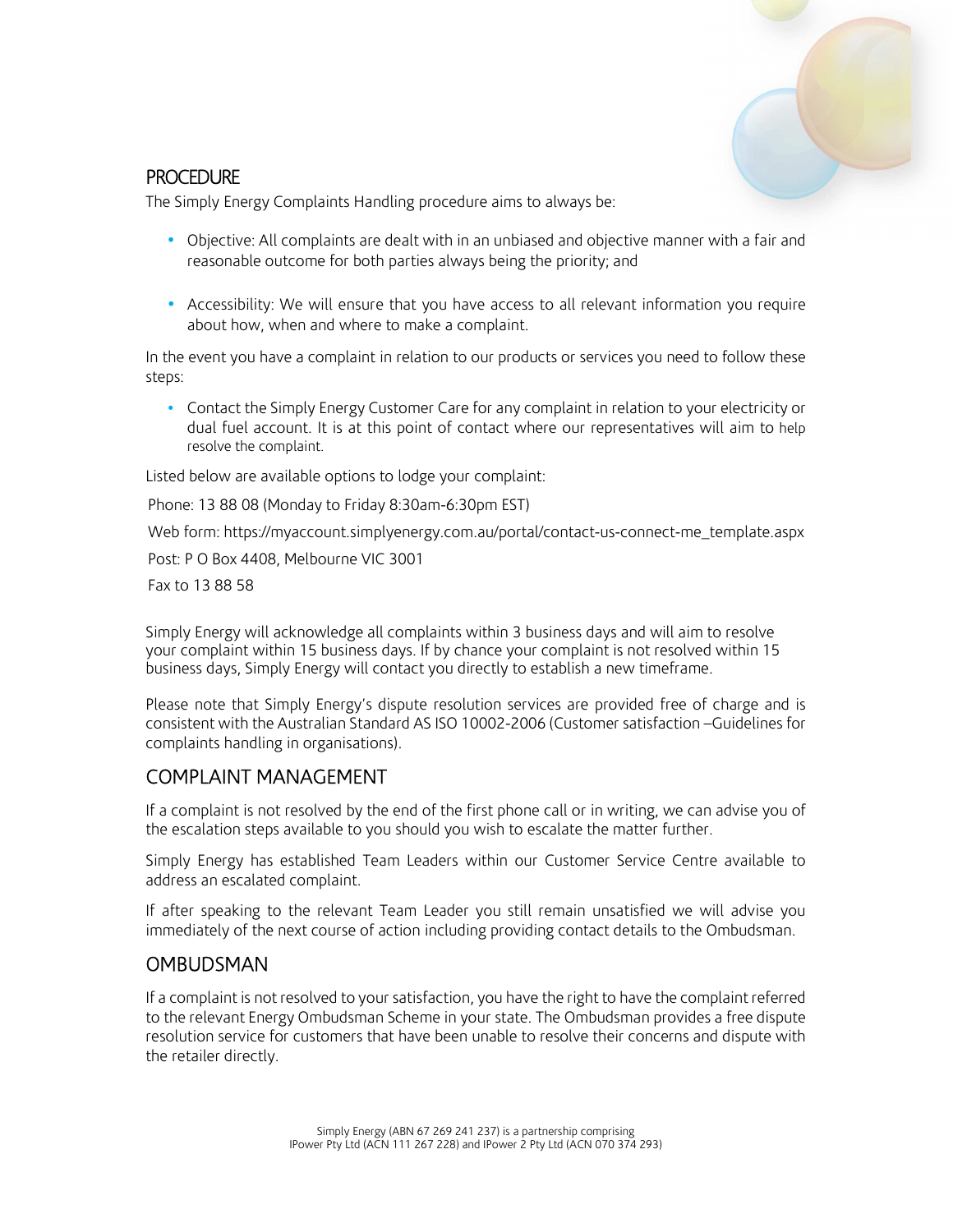

### Please find details below on how to contact your local Energy Ombudsman

#### Energy and Water Ombudsman NSW

Mail: Reply Paid K1343, Haymarket NSW 1239 Phone: 1800 246 545 Fax: 1800 812 291 Email: omb@ewon.com.au Web: www.ewon.com.au

#### Energy and Water Ombudsman Queensland

Mail: PO Box 3640, South Brisbane QLD 4101 Phone: 1800 662 837 Fax: (07) 3227 7068 Email: complaints@ewoq.com.au or info@ewoq.com.au Web: www.ewoq.com.au

#### Energy and Water Ombudsman South Australia

Mail: GPO Box 2947, Adelaide SA 5001 Phone: 1800 665 565 Fax: 1800 665 165 Web: www.ewosa.com.au

### Energy and Water Ombudsman Victoria

Mail: Reply Paid 469, Melbourne VIC 8060 Phone: 1800 500 509 Fax: 1800 500 549 Email: ewovinfo@ewov.com.au Web: www.ewov.com.au

#### Energy and Water Ombudsman Western Australia

Mail: PO Box Z5386, St Georges Terrace, Perth WA 6831 Phone: (08) 9220 7588 or 1800 754 004 Fax: 08 9220 7599 Email: energyandwater@ombudsman.wa.gov.au Web: www.energyandwater.ombudsman.wa.gov.au